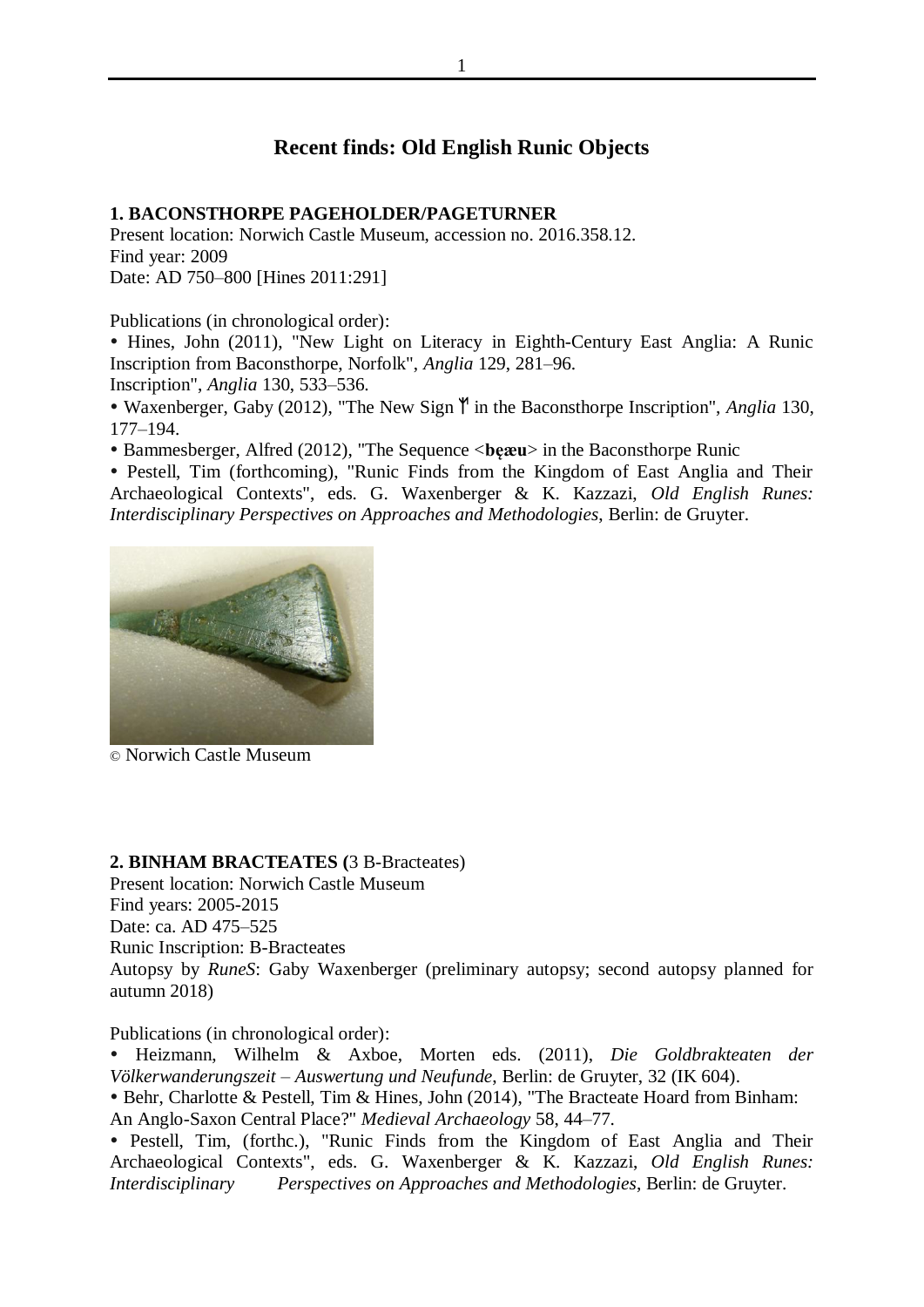

BINHAM-I B Accession no.: NCM 2005.756 IK 604,1 Found: 2004



BINHAM-III B Accession no.: NCM 2013.67.3 IK 604,2 Found: 2011

**©** Norwich Castle Museum **©** Norwich Castle Museum



BINHAM-VI B No accession no. yet IK 604,3 Found: 2014

**©** Norwich Castle Museum

## **3. EYE FRAGMENT**

Present location: Suffolk Archaeology, Needham Market, identification no. EYE 083 SF 1118 Find year: 2007

Date: see below excerpt

Autopsy by *RuneS*: Gaby Waxenberger: see below for excerpt from the *RuneS Edition of the Pre-Old English Runes Inscriptions* [not yet published].



© Suffolk Archaeology, Needham Market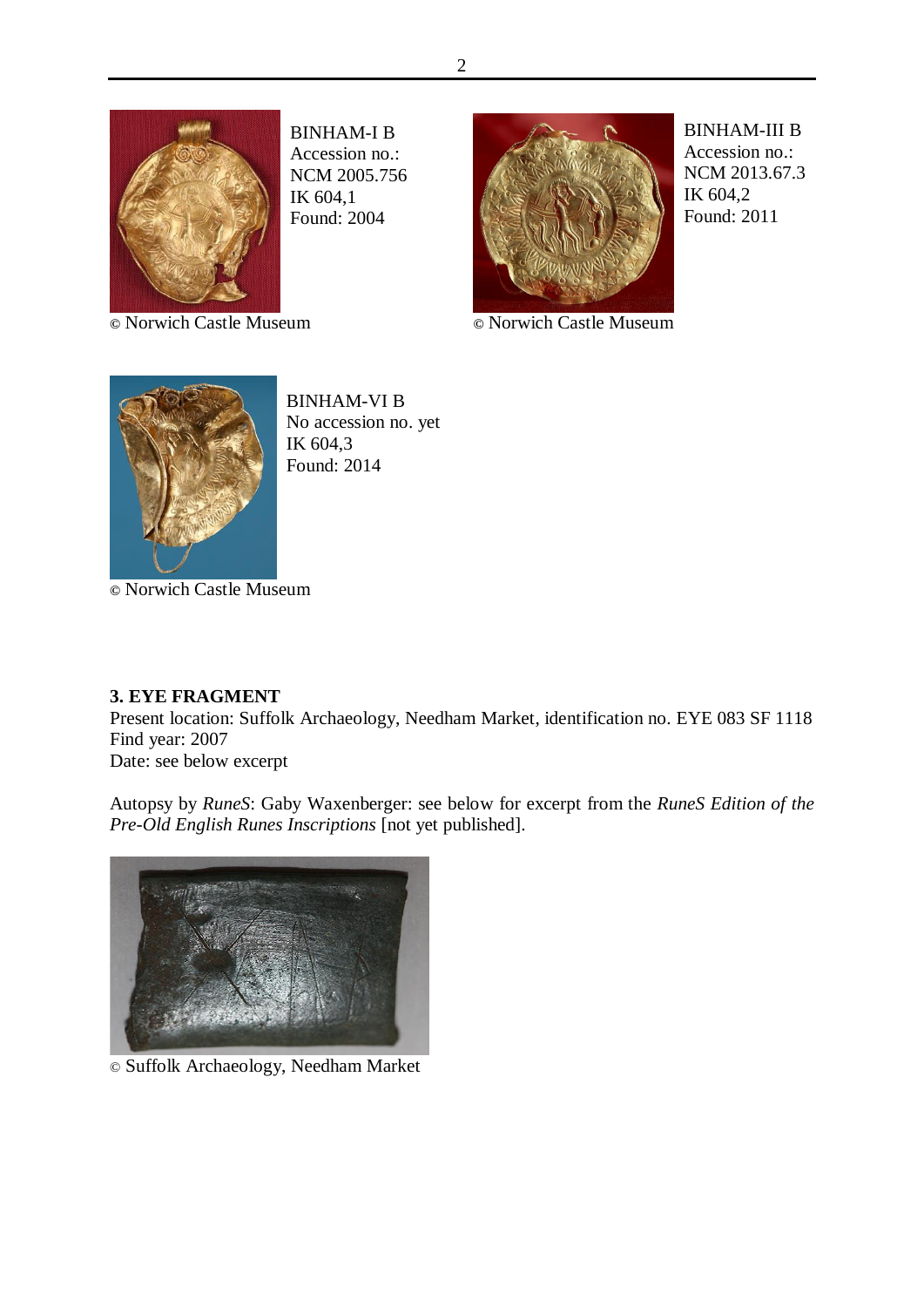Excerpt from: Gaby Waxenberger, *Edition of the Pre-Old English Runes Inscriptions*

## **OBJECT**

The object is a "strip of copper alloy" (Find Report Summary 2015:4), "possibly from a belt plate, which includes a faint Runic inscription" (Ian Riddler, Find Report Summary 2015:8); the measurements are: "16mm (length), 12mm (width) and it weighs 1.01g" (email from Richenda Goffin, Suffolk Archaeology, of April 1, 2015.)

# **DATE**

The object has not yet been dated, as the archaeological context makes dating difficult: "The main dating evidence comes from the Anglo-Saxon small finds and pottery, often difficult to date accurately, which suggest occupation from the 5th to 7th centuries, but with the most intense activity in the 5th and 6th centuries. However, absolute dating techniques will be critical in determining the phasing and development of the Hartismere settlement." [Find Report Summary 2015:3]

If the last rune is a bind-rune, consisting of  $\mathbf{p} + \mathbf{i}$ , this may indicate a dating before 650 on linguistic grounds (see below **READING**)

## **INSCRIPTION**

The inscription consists of three, possibly four runes.

## **RUNES**

According to John Hines (email June 3, 2011), the three runes are "perfectly clear"; however, he finds the third "a bit unusual", but thinks it may well be "just an elaborated version" of the rune **þ**.

## **DESCRIPTION OF RUNES**

Rune 1: **g** 

Rune 2: **u** narrow type. A second line starts slightly below the top of the rune at the right main stave, meeting the left main stave approx. halfway. A second short line can also be seen parallel to the lower part of the right main stave.

Rune 3: **þ** with a pointed pocket.

Possibly the last rune is actually a bind-rune, consisting of  $\mathbf{p} + \mathbf{i}$ , with the latter being marked by a descender to the left of the main stave of **þ**.

**TEXT TRANSLITERATION ]guþ[**

If Rune 3 is bind-rune:  $g$ **u** $\widehat{bi}$ 

**NARROW TRANSCRIPTION**

[gu: $\theta$ ] or possibly [gy: $\delta$ I]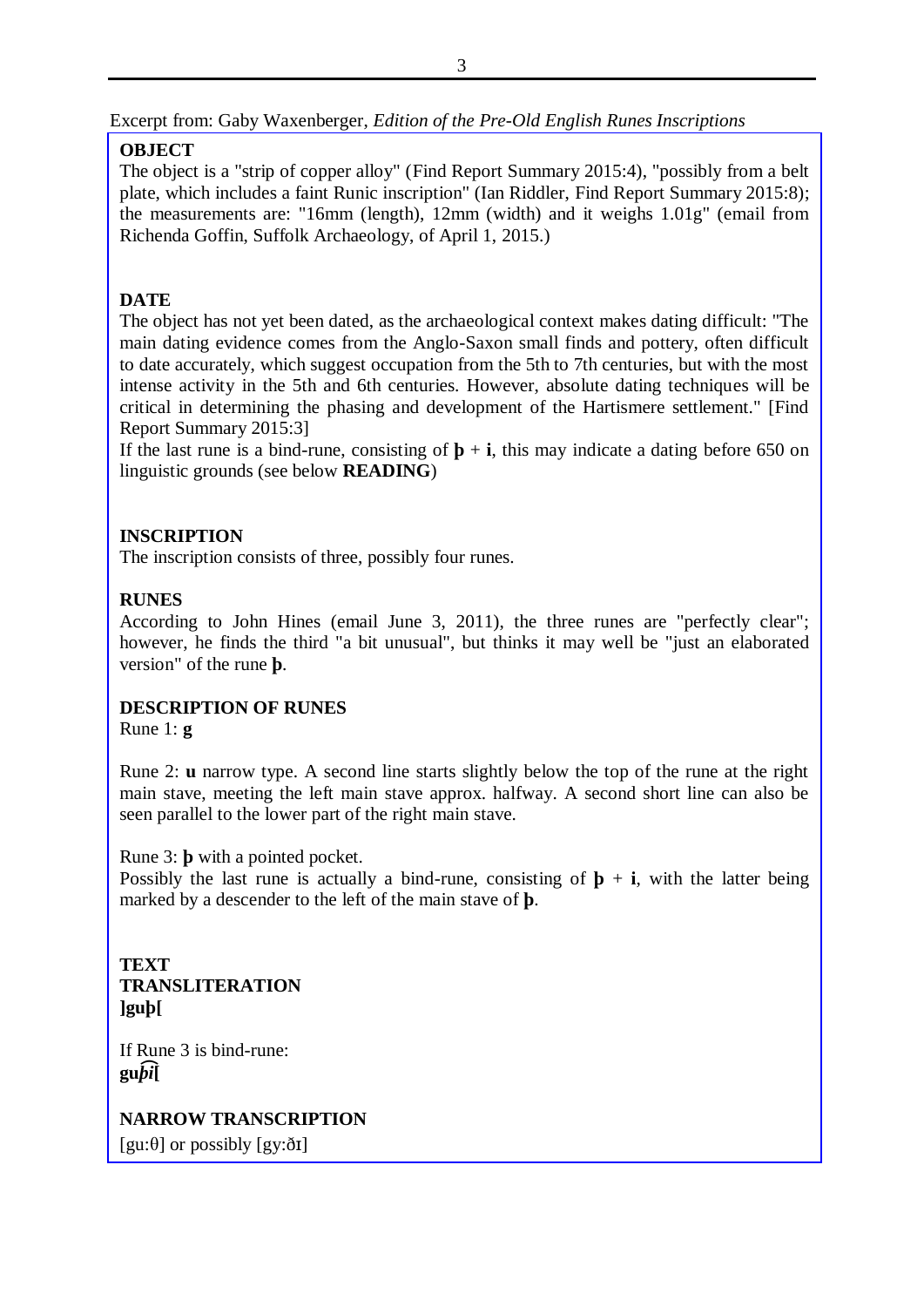#### **READING**

According to John Hines (email to Richenda Goffin, June 3, 2011), the three runes "could well be the beginning of a masculine personal name (for instance like Guthlac), although the syllable can occur in the middle of a few words, and the word 'guþ' exists as a simple noun, meaning 'battle'."

*gūþ* 'hostile encounter' [*DOE* online (2016:s.v. *gūþ* no. 1)] and also 'as an element in personal and tribal names' [*DOE* online (2016:s.v. *gūþ* no. 2)].

In the case of a bind-rune, it would be as follows:

*gūþi* (< \**gunþjō* [Müller 1901:§74])

This interpretation, however, has a significant effect on the dating, since the umlautinducing  $-i$  would still be there and the spelling for allophonic [y] would be  $\langle u \rangle$ . This would suggest a dating clearly before 650 (= phonemicization of *i*-umlaut: see Waxenberger (forthc.)).

#### **BIBLIOGRAPHY**

*DOE* online = *Dictionary of Old English* online: see diPaolo Healey, A.

 Healey DiPaolo, A. et al., eds. (2016), *Dictionary of Old Eenglish* online 2016, Toronto: http://tapor.library.utoronto.ca.

 Müller, R. (1901), *Untersuchungen über die Namen des nordhumbrischen Liber Vitae*, Palaestra 9, Berlin.

 Waxenberger, G. (forthc.), *A Phonology of Old English Runic Inscriptions with a Concise Edition of the Pre-Old English Inscriptions and a Concise Edition of the Old English Inscriptions and an Analysis of Graphemes*, Ergänzungsbände zum Reallexikon der Germanischen Altertumskunde, Berlin/New York.

Archaeological Publications:

 Caruth, Jo & Goffin, Richenda (online), *Land South of Hartismere High School Eye, Suffolk EYE 083, Post-excavation Assessment Report,* SCCAS Report No 2012/067, Suffolk County Council, (online source: oasis reference: SuffolkC1-125805.

 Pestell, Tim (forthc.), "Runic Finds from the Kingdom of East Anglia and Their Archaeological Contexts", eds. G. Waxenberger & K. Kazzazi, *Old English Runes: Interdisciplinary Perspectives on Approaches and Methodologies*, Berlin: de Gruyter.

#### **4. MARCH PLAQUE/PLATE**

Present location: Norwich Castle Museum, accession no. 2010.112 Find year: 2009 Date: ?

Autopsy by *RuneS*: Gaby Waxenberger (preliminary autopsy; second autopsy planned for autumn 2018)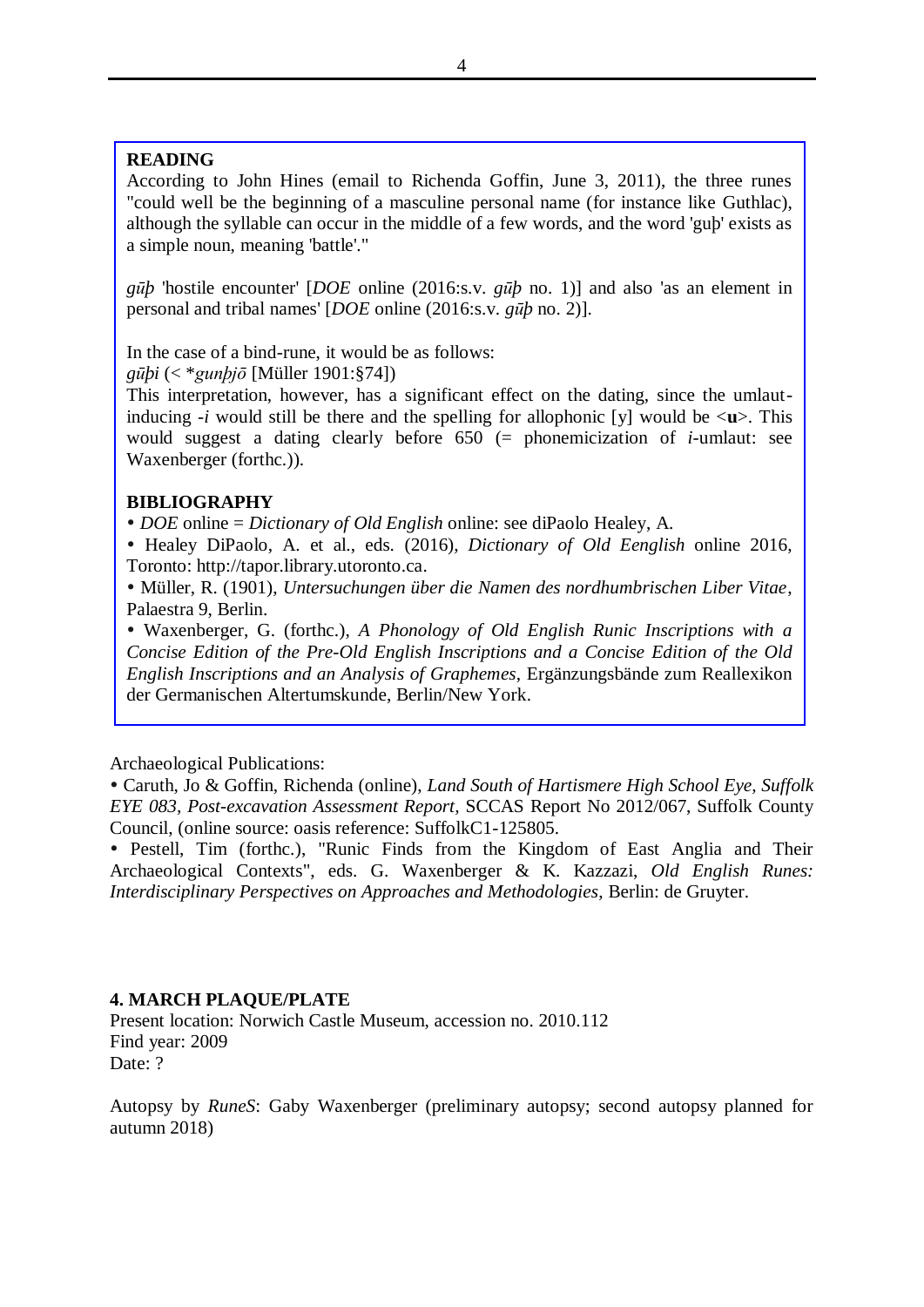

© Castle Museum Norwich

Publications (in chronological order):

 Hines, J. (2017), "The Anglo-Frisian Question", *Frisians and their North Sea Neighbours, From the Fifth Century to the Viking Age*, eds. J. Hines & N. IJssennagger, Woodbridge, 25– 42.

 Pestell, Tim (forthc.), "Runic Finds from the Kingdom of East Anglia and Their Archaeological Contexts", eds. G. Waxenberger & K. Kazzazi, *Old English Runes: Interdisciplinary Perspectives on Approaches and Methodologies*, Berlin: de Gruyter.

## **5. ST. BENET LEAD PLATE**

Present location: Norwich Castle Museum; accession no. NCM 2003.54. Find year: 2003 Date: ?

Autopsy by *RuneS*: Gaby Waxenberger (preliminary autopsy; second autopsy planned for autumn 2018)



© Norwich Castle Museum

Publications:

 Pestell, Tim (forthc.), "Runic Finds from the Kingdom of East Anglia and Their Archaeological Contexts", eds. G. Waxenberger & K. Kazzazi, *Old English Runes: Interdisciplinary Perspectives on Approaches and Methodologies*, Berlin: de Gruyter.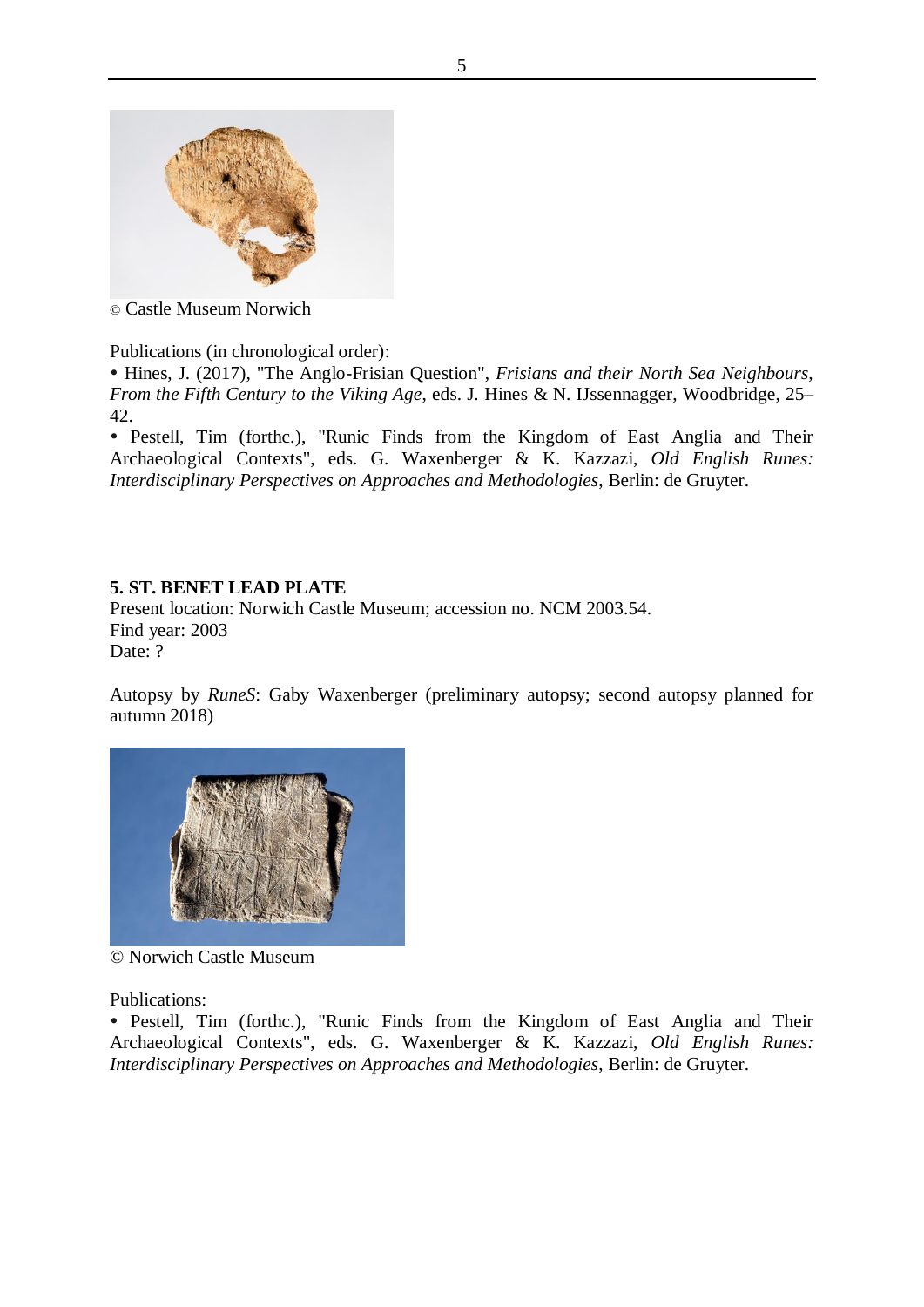#### **6. BILLESLEY COPPER ALLOY FRAGMENT, WARWICKSHIRE**

Present Location: ? Find year: 2006 Date: EARLY MEDIEVAL (AD 850 - AD 1066)

Expertises: J. Hines, J. Knirk, G. Waxenberger, *Portable Antiquity Scheme* WAW-4CA072 (www.finds.org.uk).

## **7. IPSWICH BELT BUCKLE / STOKE QUAY BELT BUCKLE**

Present location: Pre-Construct Archaeology, London, identification no. IPS-683 (5266) SF5039 Find year: 2012

Date: ?

Left Piece Right Piece



© Oxford Archaeology-Pre-Construct Archaeology (OA-PCA)

Publications:

 Waxenberger, G. (2016), "Graphemes: (Re)construction and Interpretation", *Variation Within and Among Writing Systems, Concepts and Methods in the Analysis of Ancient Written Documents*, LautSchriftSprache / ScriptandSound 1, eds. P. Cotticelli & A. Rizza, Wiesbaden: Reichert, 353–370.

 Pestell, Tim (forthc.), "Runic Finds from the Kingdom of East Anglia and Their Archaeological Contexts", eds. G. Waxenberger & K. Kazzazi, *Old English Runes: Interdisciplinary Perspectives on Approaches and Methodologies*, Berlin: de Gruyter.

#### **8. IPSWICH WHALEBONE FRAGMENT / GREYFRIARS ROAD WHALEBONE FRAGMENT**

Present location: ?

Find year: before 1994, but runic inscription not discovered until recently Date: see below: excerpt from the *RuneS Edition of the Old English Runes Inscriptions*

Autopsy: *RuneS* Gaby Waxenberger: see below for excerpt from the *RuneS Edition of the Old English Runes Inscriptions* [not yet published].

No photograph available at present.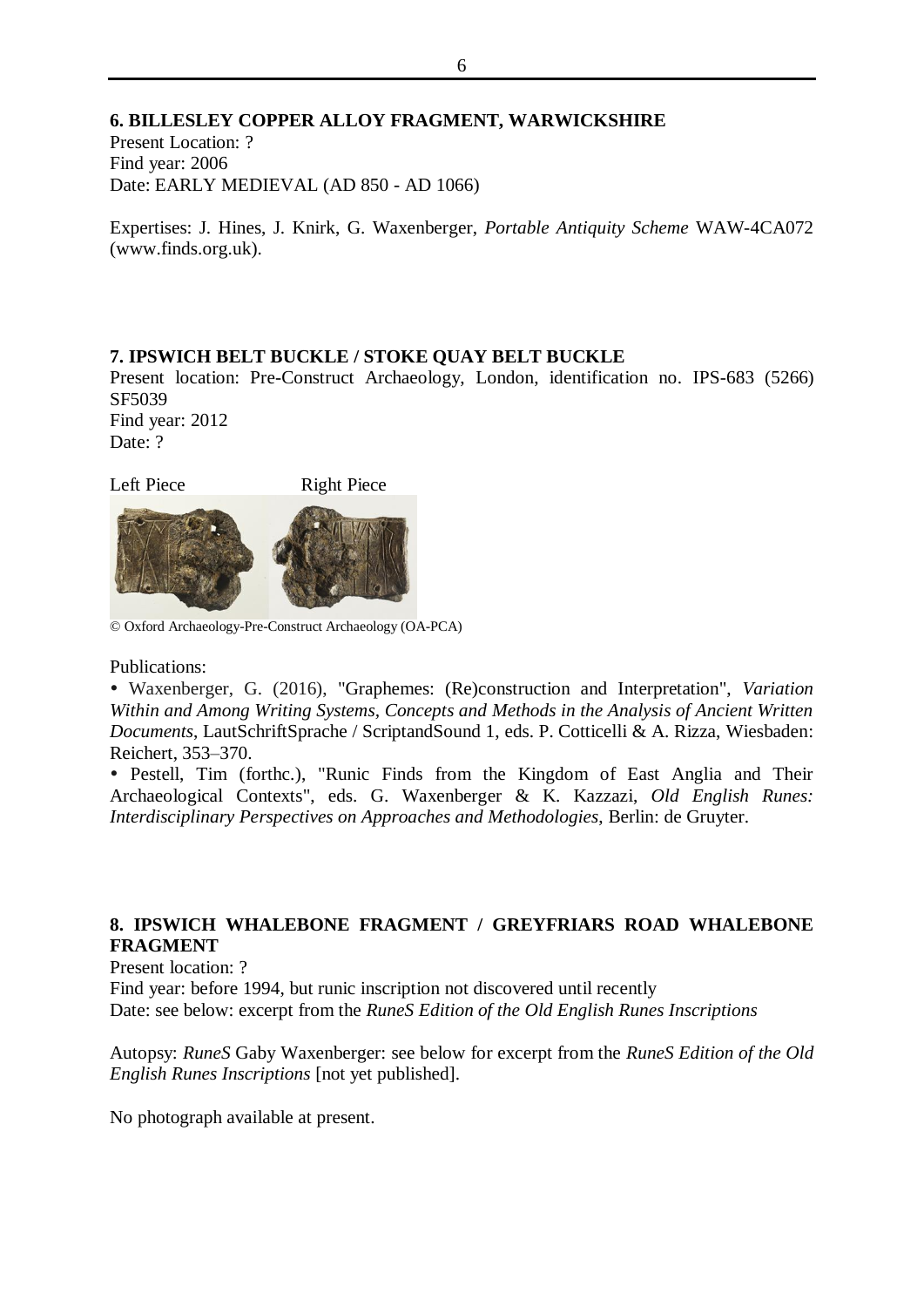## **OBJECT PROVENANCE**

"The Greyfriars Road whale bone piece comes from a context of c 870 - 950 and MAY have been cut in the settlement, but that is also the period at which a reasonable amount of Scandinavian material has also been found in Ipswich (some of it from Greyfriars Road) and that makes things even more interesting..." (personal communication: Email from Ian Riddler 10.9.2012)

## **MEASUREMENTS**

Minimum length: ca. 2.3 cm; maximum length ca. 4.9 cm; width: ca. 2.0 cm; thickness: ca. 0.6 cm

Side  $A = side$  with runes

The object is a fragment of a mount made of whalebone. It has two holes, one on each of the long sides; around the hole on the longer side there is a cavity caused by fragmentation. The piece is broken off on both shorter sides in a slant, the result being a trapeze. The two longer sides are smooth and show no signs of fracture.

## **RUNES**

There are two or three runes located on Side A right at the top edge of the longer side, where the piece is broken off.

#### Rune 1: *þ*

The lower part of the main stave of the *b* has been truncated by the fragmentation. The pocket must have been in the middle, judging by rune 3, and is pointed.

Rune 2:

The second sign may be an **i**, although the incision is thinner and possibly a little shorter than runes no. 1 and no. 3.

Rune 3:

**s** type 3 (cf. Waxenberger 2010).

Rune **s** type 3 was used between the  $7<sup>th</sup>$  and  $9<sup>th</sup>$  centuries which may be diagnostic for the dating of this object by its rune-forms and fits the archeological dating well.

## **TRANSLITERATION**

 $\frac{1}{b}$  **s** or  $\iint$  *b i* s

## **READING**

*þis* OE (demonstr. pronoun nom./acc. neuter sg.)

**TRANSLATION**

'this'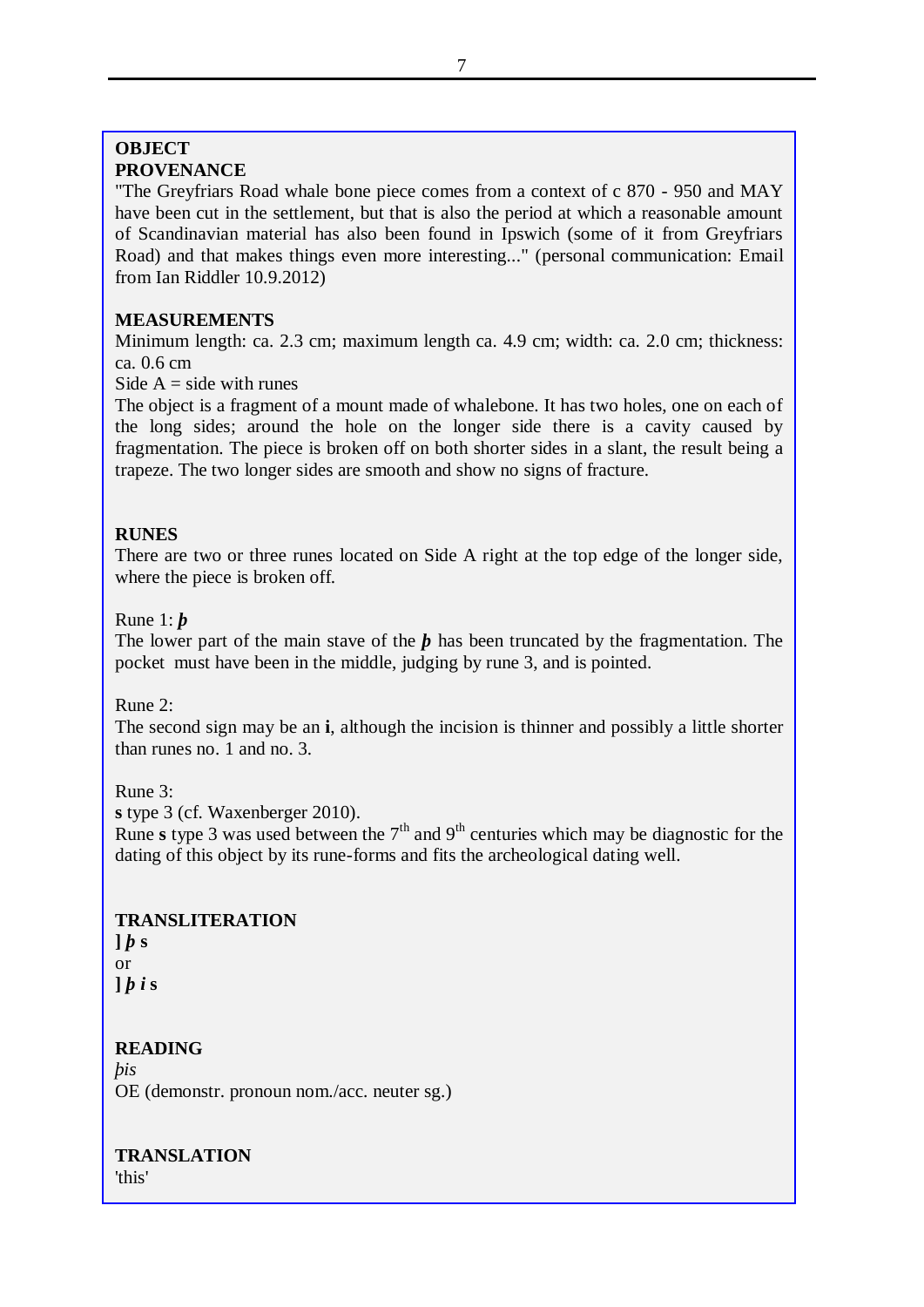Publications:

 Pestell, Tim (forthc.), "Runic Finds from the Kingdom of East Anglia and Their Archaeological Contexts", eds. G. Waxenberger & K. Kazzazi, *Old English Runes: Interdisciplinary Perspectives on Approaches and Methodologies*, Berlin: de Gruyter.

#### **9. HONINGTON TWEEZERS**

Present location: The Collection Museum, Lincoln Find year: 2011 Date: The inscription is "very likely of the period A.D. 750–800" [Hines 2015:268]

Publications (in chronological order):

 Hines, John (2015), "The *Benedicite* Canticle in Old English Verse: An Early Runic Witness from Southern Lincolnshire", *Anglia* 133, 257–277.

 Bammesberger, A. (2016), "A Problematic Form in the Runic Inscription on the Honington Clip", *Notes and Queries* 63, 521–522.

No photograph available at present.

#### **10. ROUGHTON DISC**

Present location: on loan at Norwich Castle Museum, accession no. 2016.468 Find year: no information available yet Date: ?

Expertise: G. Waxenberger for *Portable Antiquity Scheme* (not yet in the database)

No photograph available at present.

#### **11. DUNTON LEAD PLAQUE**

Present location: returned to finder Find year: 2015 Date: Middle Saxon to Late Saxon [*Portable Antiquities Scheme* no: NMS-63179C]

Publications: Waxenberger, Gaby (2015), extended by Hines, John (2017) *Portable Antiquities Scheme* no: NMS-63179C [https://finds.org.uk/]

For photograph see *Portable Antiquities Scheme* no: NMS-63179C